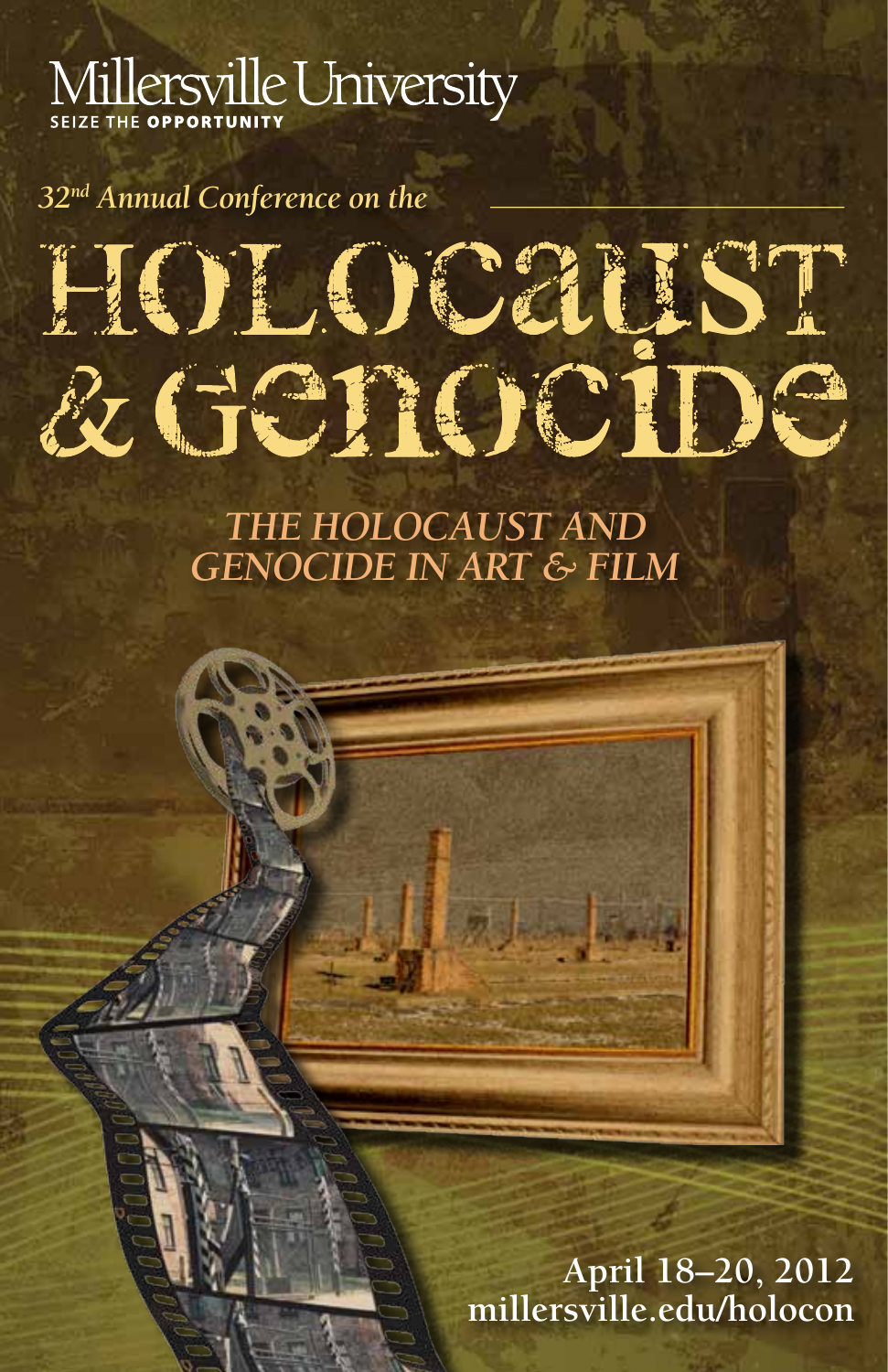#### **32nd Annual Conference on the Holocaust and Genocide & Holocaust Remembrance Week\* Millersville University of Pennsylvania April 17–20, 2012**

#### **THE HOLOCAUST AND GENOCIDE IN ART & FILM**

| Director<br><b>Advisory Board</b> | Victoria Khiterer (Millersville University)<br>Lawrence Baron (San Diego State University)<br>David Engel (New York University)<br>Zev Garber (Los Angeles Valley College)<br>Antony Polonsky (Brandeis University)<br>Michael Rubinoff (Arizona State University) |
|-----------------------------------|--------------------------------------------------------------------------------------------------------------------------------------------------------------------------------------------------------------------------------------------------------------------|
| <b>Committee Members</b>          | Onek Adyanga (Millersville University)<br>Robert Bookmiller (Millersville University)<br>Dennis Downey (Millersville University)<br>Jack Fischel (Millersville University)<br>Tanya Kevorkian (Millersville University)                                            |
| <b>Administrative Assistants</b>  | Margaret Eichler (Millersville University)<br>Ryan Barrick (Millersville University)                                                                                                                                                                               |
| <b>Graduate Assistant</b>         | Terri Monserrat (Millersville University)                                                                                                                                                                                                                          |

#### **CONFERENCE PATRONS**

Mr. William W. Adams Mr. William F. Bash Congregation Shaarai Shomayim Mr. and Mrs. Michael Gleiberman Dr. and Mrs. Clark R. Kaufman Dr. Reynold S. Koppel

Lancaster Jewish Community Center Mr. P. Alan Loss Dr. and Mrs. Robert A. Matlin Dr. and Mrs. Bruce H. Pokorney Robert and Stephanie Zuckerman Steven and Victoria Zuckerman

The 32nd Annual Conference is pleased to acknowledge the support of the Offices of the President and Provost and the University Honors College

Special thanks to the

Millersville University Phi Alpha Theta National History Honor Society, Honors College Student Association and Hillel Organization.

> \*Thursday, April 19, 2012 is Holocaust Remembrance Day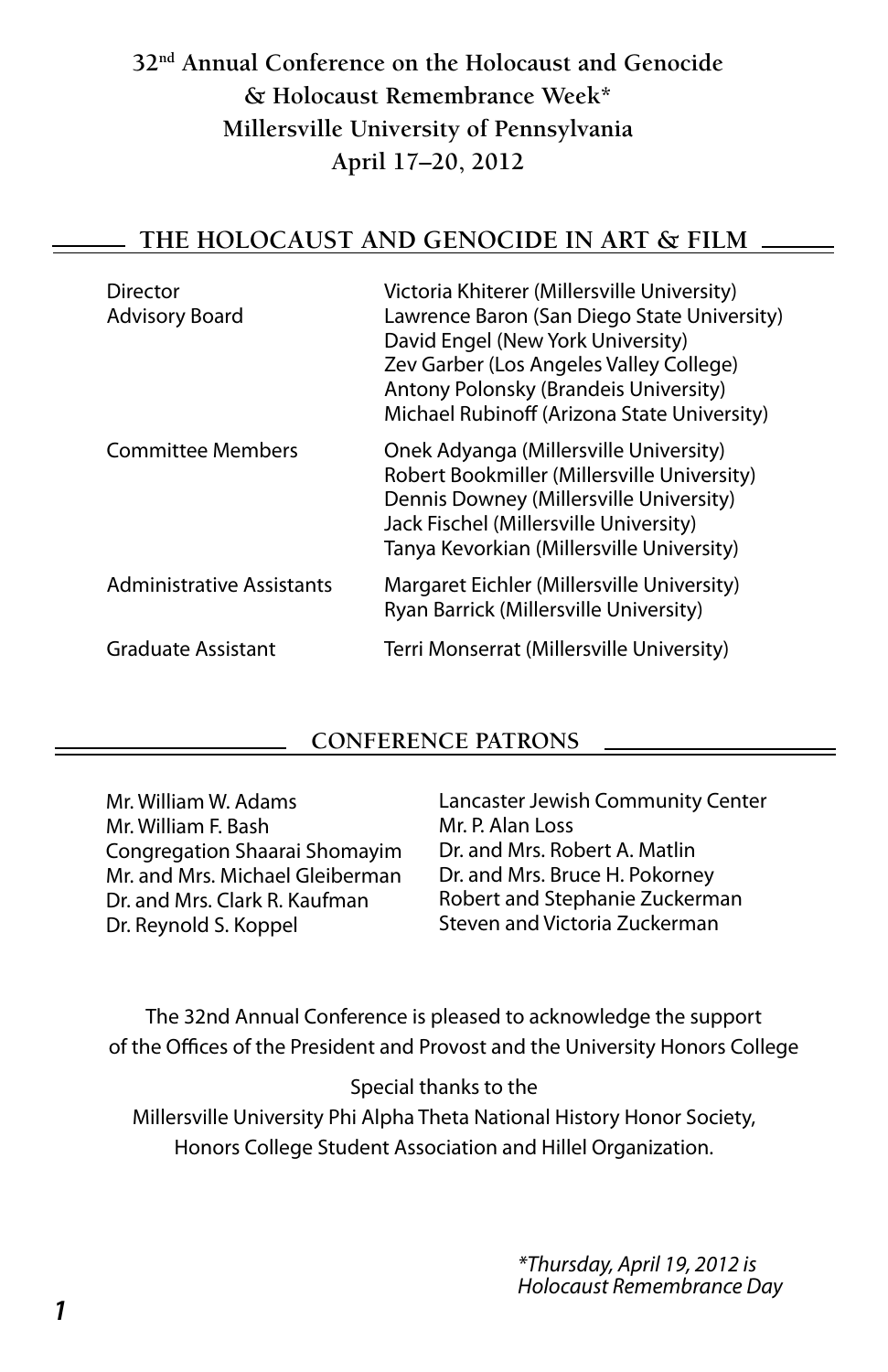## **Tuesday, April 17, 2012 7:30 – 9 p.m.**

#### **WARSAW**

A Drama in Two Acts by William W. Adams Presented as an "Enhanced Reading"

In 1943, a German family in Warsaw, Poland confronts the horror of the Holocaust and faces life-and-death decisions of its own.

Free admission, with an opportunity to donate to offset production costs. The Ware Center, Millersville University Lancaster, 42 North Prince Street, Lancaster, Pa.

#### **CONFERENCE SCHEDULE**

#### **Wednesday, April 18, 2012, 7:30 – 10 p.m.**

#### **Opening of the Conference**

Welcoming Remarks by Victoria Khiterer, Millersville University

Documentary film: A Letter to Wedgwood: The Gabriella Harstein Auspitz Story, directed by Yale Strom

Intermission

The Concert: Music of Resistance: Music in the Ghettos, Camps, and Forest Yale Strom violin, composer, and Norbert Stachel, saxophone, flute, and clarinet.

#### Free Admission

The Ware Center, Millersville University Lancaster, 42 North Prince Street, Lancaster, Pa.

Limited shuttle transportation from and to Heritage Hotel – Lancaster (500 Centerville Road, Lancaster, PA 17601) will be provided before and after the conference opening and the concert.

All conference sessions will be at the Bolger Conference Center (Gordinier Hall), Millersville University, 2nd floor.

Limited shuttle transportation from and to Heritage Hotel, Lancaster will be provided on the morning of both April 19 and April 20, at night on April 19 and at 1 p.m. on April 20.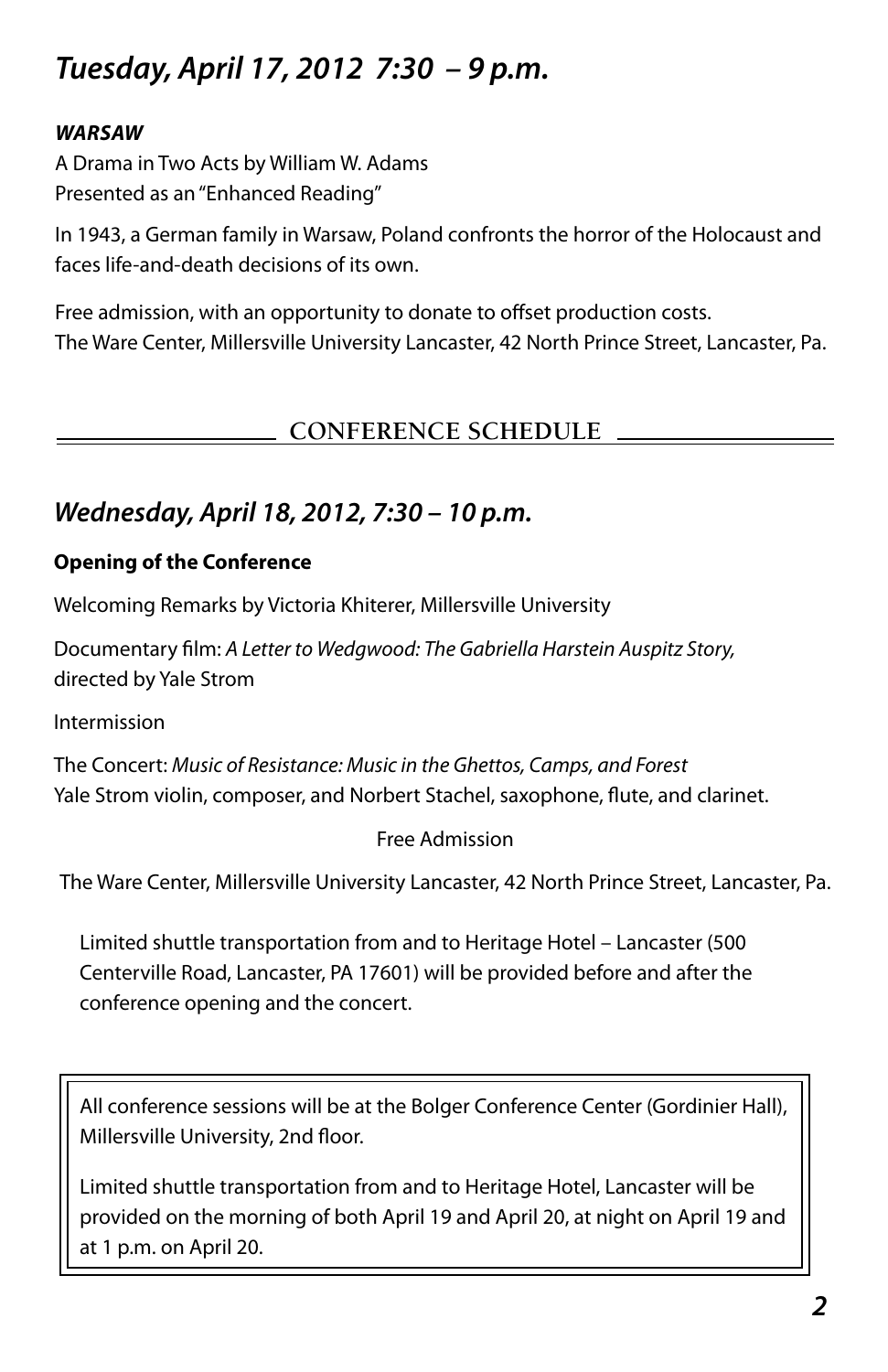## **Thursday, April 19, 2012**

**9:30 a.m. – 6 p.m.** Registration of the Invited Conference Participants

**10 a.m. – 11:45 a.m.**

## **SESSION 1: THE HOLOCAUST AND RENEWAL OF JEWISH LIFE IN FILM AND MUSIC I** University Room

Chair: Victoria Khiterer, Millersville University Olga Gershenson, University of Massachusetts-Amherst Whose Holocaust? Jews and Muslims on Soviet Screen Viktoria Sukovata, Kharkiv National Karazin University, Ukraine, Fulbright Fellow at University of California at Berkeley Representations of the Holocaust and World War II in Soviet and Post-Soviet Movies Yale Strom, San Diego State University Klezmer: The Soundtrack of the Renewal of the Jewish World in Central and Eastern Europe (The Jack Fischel Lecture)

#### **SESSION 2: THE HOLOCAUST IN VISUAL ARTS I** Old Main Room

Chair: Dorothy Frey, Pennsylvania College of Art & Design

Robert Katz, University of Maine at Augusta and Douglas Quin, Syracuse University, Were the House Still Standing: A Multimedia Video Installation as a Means of Creating an Effective Educational Experience for Preserving and Representing the Holocaust.

#### **SESSION 3: THE HOLOCAUST AND GENOCIDE IN AFRICA** Lehr Room

Chair: Onek Adyanga, Millersville University Igor Kotler, Museum of Human Rights, Freedom, and Tolerance The First Genocide of the 20th Century: The Herero and Nama Massacre in German South-West Africa, 1904

Yvonne Kozlovsky Golan, University of Haifa, A Picture of Miscomprehension of the North African Jewry Holocaust and the Pogroms in Iraq in Western Culture and Society Stephanie Bangarth, King's University College, Canada, Canadians and Biafra: Bearing Witness to Genocide, 1968-1970

**12 – 12:50 p.m.** Lunch for the Invited Conference Participants Lehr Room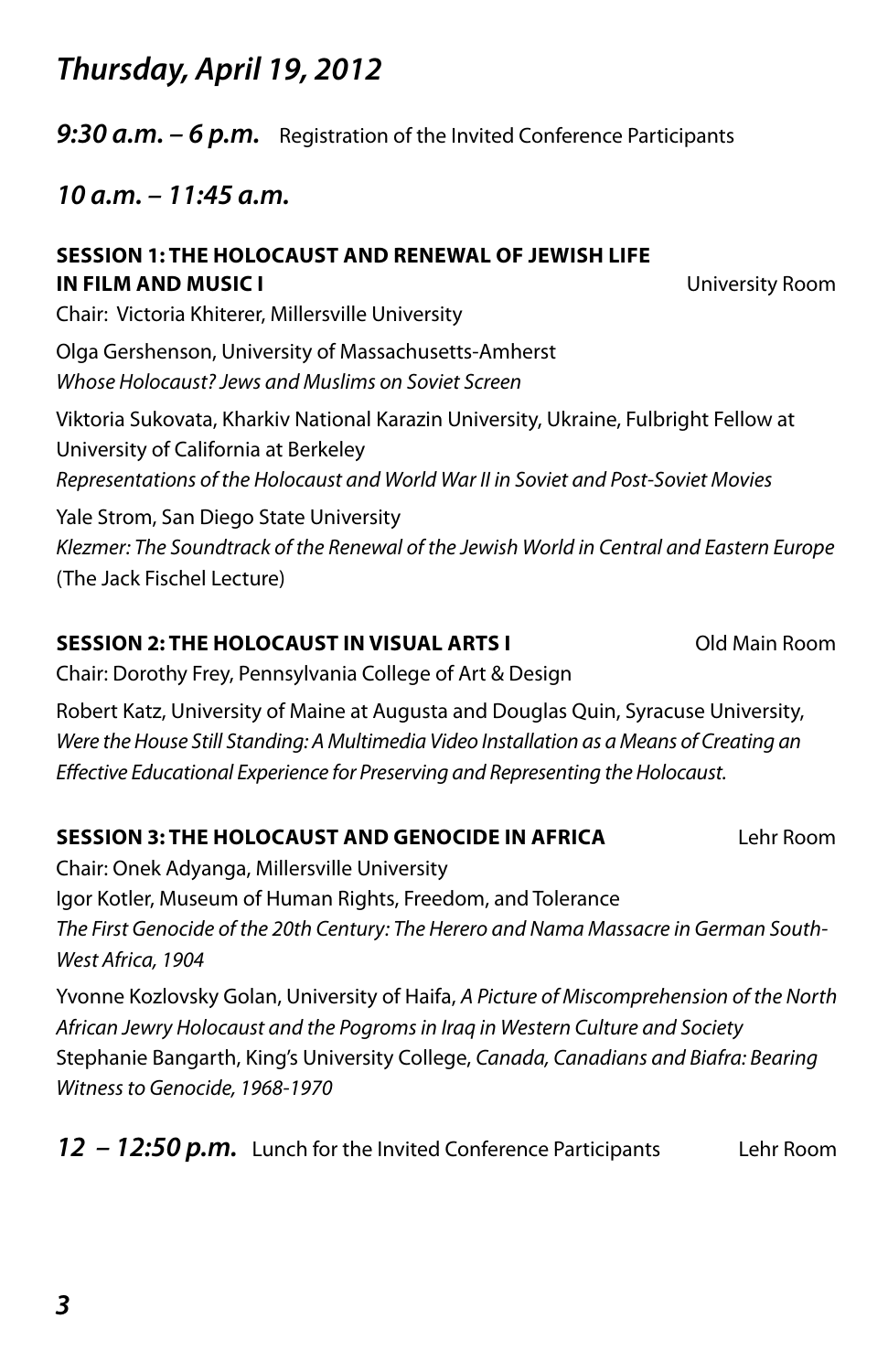#### **1 – 2:45 p.m.**

#### **SESSION 4: FILM UNDZERE KINDER (OUR CHILDREN; POLAND 1948)** Lehr Room

Chair: Victoria Khiterer, Millersville University Introduction and discussion afterward with Gabriel Finder, University of Virginia

#### **SESSION 5: TEACHING THE HOLOCAUST** Old Main Room

Chair: Onek Adyanga, Millersville University Valerie S. Thaler, Towson University Utilizing Holocaust Films in the College Classroom: Strategies for Teaching and Assessment Rachel Kovacs, College of Staten Island, CUNY Communicating the Power of Music: The Holocaust and Student Reactions to "We Want the Light" Zev Garber, Los Angeles Valley College Shoah at the University: New Considerations in Holocaust Education

**SESSION 6: THE HOLOCAUST IN POETRY AND VISUAL ARTS II** University Room Chair: Brant Schuller, Millersville University

Arie A. Galles, Soka University of America, Aliso Viejo, Ca., Fourteen Stations/Hey, Yud, Dalet: Drawing With Ashes - A Kaddish in Charcoal

Susan Silas, Visual Artist Helmbrechts Walk, 1998-2003

#### **3 – 4:45 p.m.**

#### **SESSION 7: THE HOLOCAUST IN FILM II**  University Room

Chair: Guy C. Carter, Independent Scholar Michael W. Rubinoff, Arizona State University Recent Holocaust Fantasy Films: How and What They Mean Marat Grinberg, Reed College Overburdened Silence: Memory of the Holocaust in Jean Pierre Melville's "Le Silence de la Mer" and His Overall Aesthetics

#### **SESSION 8: THE HOLOCAUST PHOTOGRAPHY AND MUSEUMS** Lehr Room

Chair: Jack Fischel, Millersville University Judith Cohen, United States Holocaust Memorial Museum Jewish Ghetto Photography (The Miriam Fischel Lecture) Amanda Florence Grzyb, University of Western Ontario Fragments of History and the Descent into Kitsch: The Influence of Schindler's List on the Narrative Representation of Jewish Life and Death in the New Schindler Factory Museum Stephanie Rotem, Tel-Aviv University The Architectural Narratives of Holocaust Museums **4**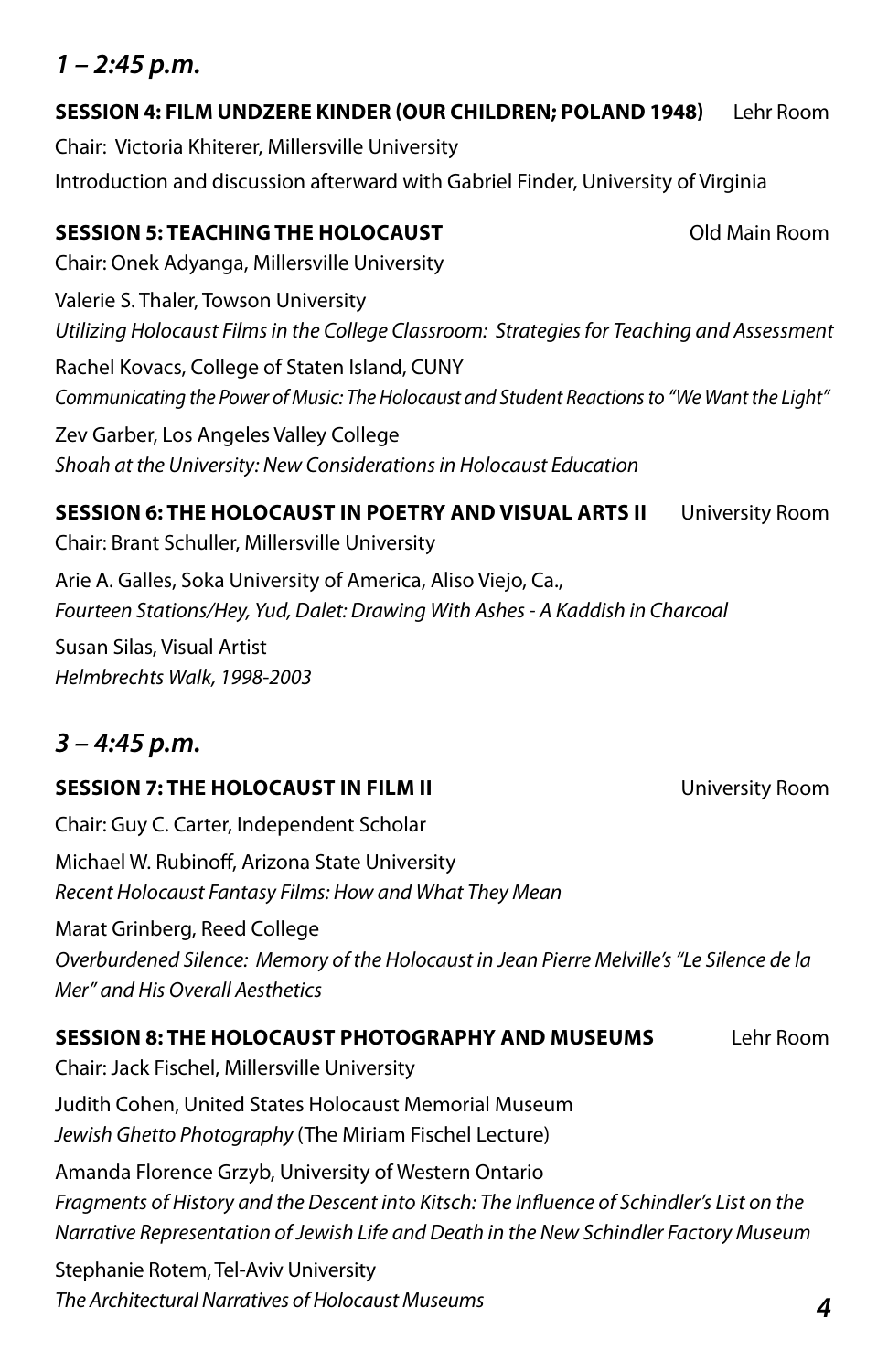#### **SESSION 9: THE HOLOCAUST, FICTION AND MEMORY** Old Main Room

Chair: John McLarnon, Millersville University

Michael Lavigne, Writer and Author of the Novel Not Me, in Conversation with John Ellsworth Winter, Millersville University

| $5 - 6$ p.m. Plenary Session                                                                                                                                  | Lehr Room    |  |
|---------------------------------------------------------------------------------------------------------------------------------------------------------------|--------------|--|
| Chair: Victoria Khiterer, Millersville University                                                                                                             |              |  |
| Lawrence Baron, San Diego State University, The Armenian/Jewish Connection:<br>The Influence of Holocaust Cinema on Feature Films about the Armenian Genocide |              |  |
| The Reynold Koppel Lecture                                                                                                                                    |              |  |
| 6 - 7:15 p.m. Dinner for the Invited Conference Participants                                                                                                  | Campus Grill |  |
| 7:30 – 8:45 $p.m.$ Plenary Session                                                                                                                            | Lehr Room    |  |
| Welcoming Remarks: Diane Umble, Interim Dean, School of Humanities and                                                                                        |              |  |
| Social Sciences, Millersville University                                                                                                                      |              |  |
| Introduction: Victoria Khiterer, Millersville University                                                                                                      |              |  |
| Keynote Speech: David Shneer, University of Colorado-Boulder                                                                                                  |              |  |
| Is Seeing Believing: Soviet Photography, Extermination Camps, and the Tension between<br>Sight and Science.                                                   |              |  |

The Aristides De Sousa Mendes Lecture

## **Friday, April 20, 2012**

**8:45 – 11 a.m.** Registration of the Invited Conference Participants

#### **9 – 10:45 a.m.**

#### **SESSION 10: HOLOCAUST IN FILM III University Room**

Chair: Jill Craven, Millersville University Daniel A. McMillan, Independent Scholar Dehumanization and the Uniqueness of the Holocaust in "Schindler's List" John Incledon, Albright College The Scholarly Use and Abuse of the Holocaust: Melvin Jules Bukiet's "The Library of Moloch" Victor Capecce, Millersville University

The Pink Triangle and The Forgotten Victims of the Holocaust (As depicted in the film "Bent")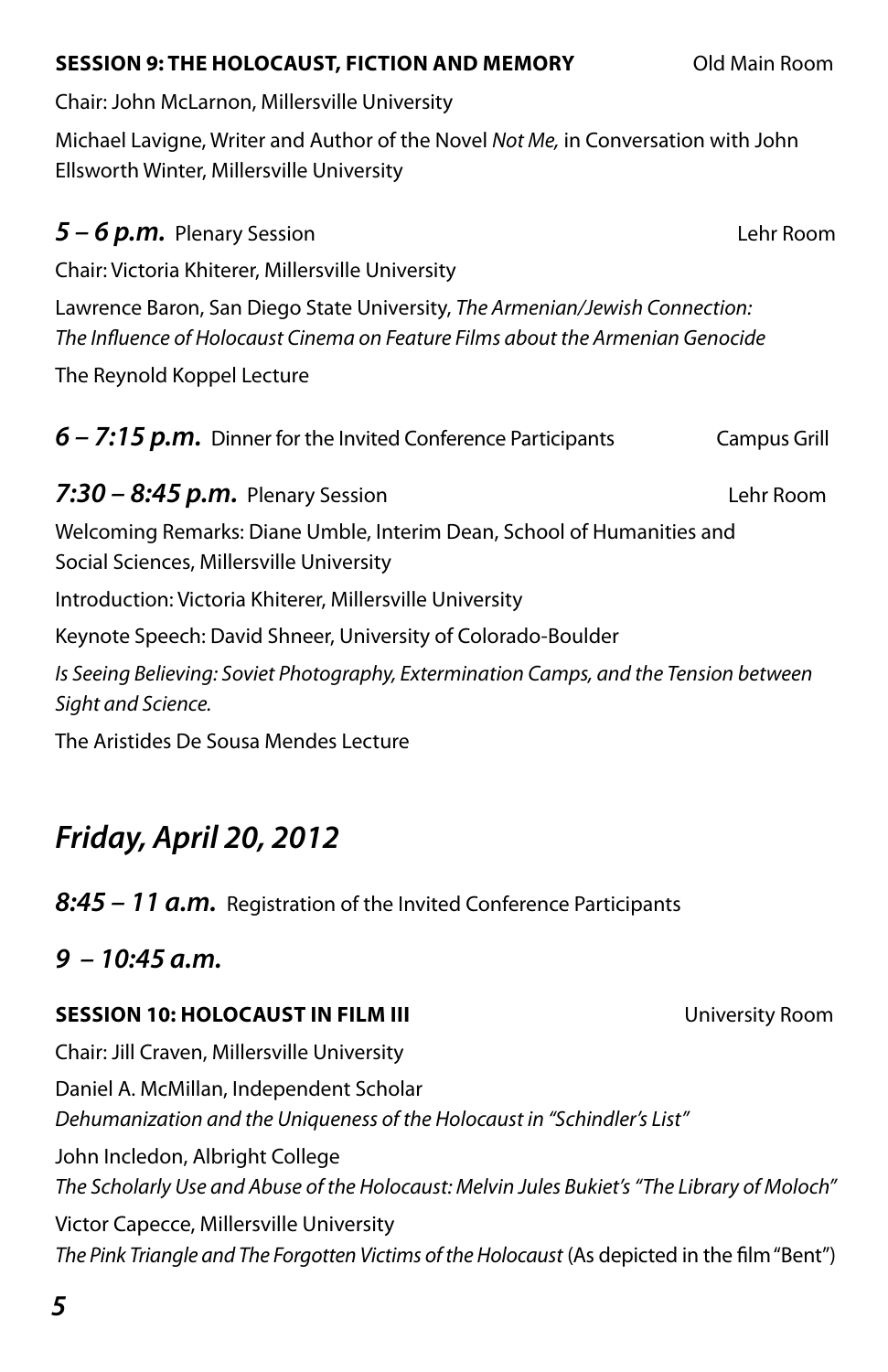#### **SESSION 11: MEMORIALIZING THE ARMENIAN GENOCIDE AND ITS AFTERMATH: POETRY, CINEMA, AND A PAINTER'S LIFE** Lehr Room

Chair: Tanya Kevorkian, Millersville University

Armen T. Marsoobian Justice Delayed: Artistic Responses to the Armenian Genocide.

Renée Harlow Justice Delayed: Poetic Responses to the Armenian Genocide.

#### **11 a.m. – 12:45 p.m.**

#### **SESSION 12: THE NAZIS' TREATMENT OF DISABILITY** Lehr Room

Workshop: Film Screening, Selling Murder; and Facilitated Discussion

Thomas J. Neuville, Millersville University

Elizabeth P. Neuville, The Keystone Institute

#### **SESSION 13: ROUNDTABLE: HOLOCAUST THROUGH FILM IN CLASSROOM: PERSPECTIVES FROM TEACHER AND STUDENTS** University Room

Chair: Vassili Schedrin, Franklin & Marshall College Daniel Becker, Franklin & Marshall College Stacey Roth, Franklin & Marshall College Sara Blank, Franklin & Marshall College

#### **12:45 – 2 p.m** (Lunch on your own)

**2 p.m.** Dutcher Hall, Studio Theatre, Room 208

Film: Bent

Bent is a 1997 drama film directed by Sean Mathias, based on the 1979 play of the same name by Martin Sherman, who also wrote the screenplay. It revolves around the persecution of homosexuals in Nazi Germany.

## **Hotel Information**

Heritage Hotel – Lancaster 500 Centerville Road Lancaster, PA 17601 United States

Hotel Reservations: (800) 223-8963 Fax: (717) 898-2344 www.heritagelancaster.com/

The conference rate is \$94 single and \$99 double plus 11% tax, breakfast included. Conference participants should indicate that they are with the Millersville University History Conference.